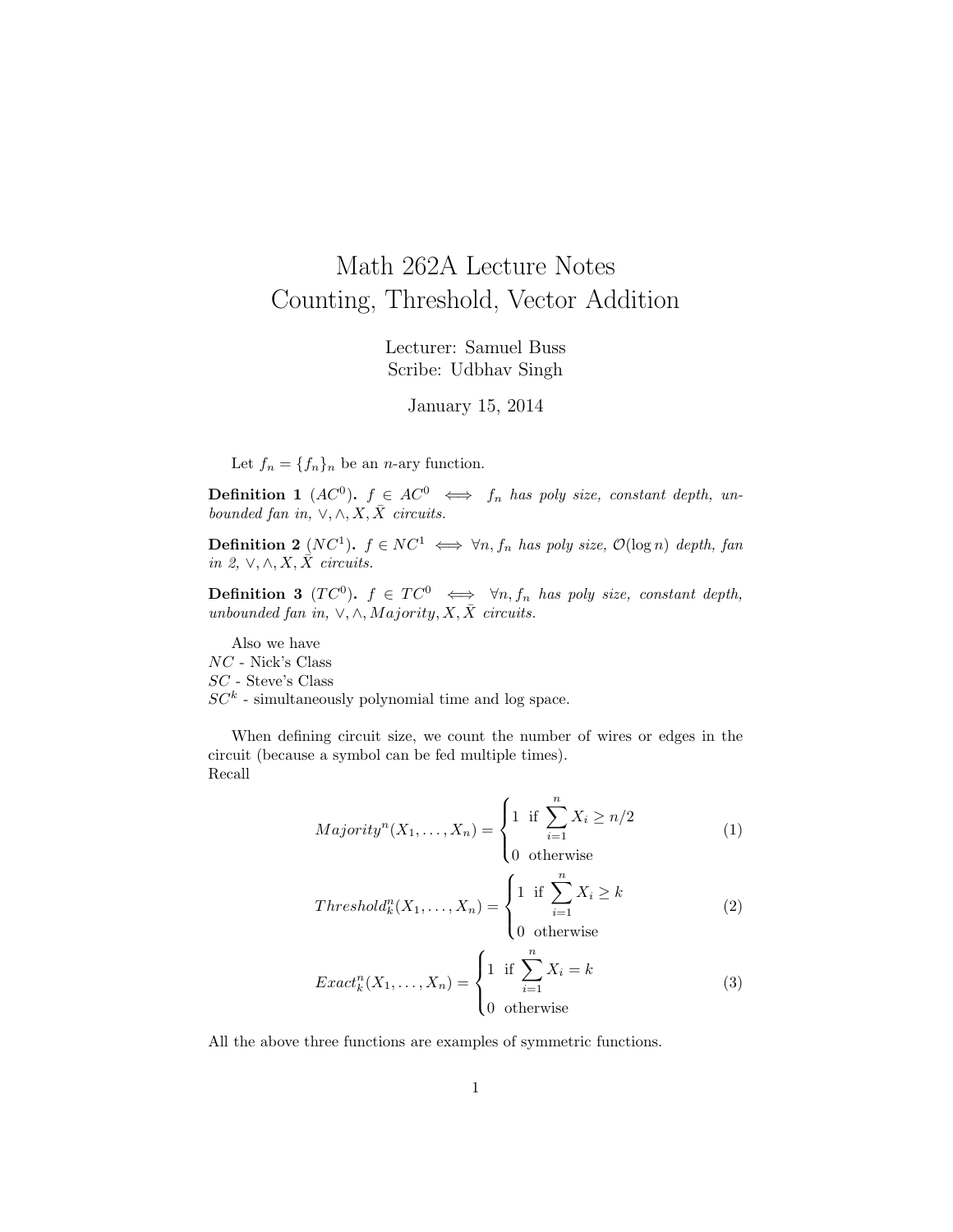**Definition 4** (Symmetric Functions). A function  $f(X_1, \ldots, X_n)$  is symmetric if  $f(X_1, ..., X_n) = g(\sum_{i=1}^n X_i)$  for some function g.

The definition implies that order doesn't matter in symmetric functions which is the source of the name symmetric.

**Proposition 1.** Threshold<sup>n</sup><sub>k</sub> can be expressed with a  $TC^0$  circuit.

*Proof.* Trivially  $Majority^n(X_1, ..., X_n) = Threshold_{\lceil \frac{n}{2} \rceil}^n(X_1, ..., x_n)$ . In the other direction, we can write

$$
Thresholdnk(X1,...,Xn) = \begin{cases} Majority2k(X1,...,Xn,0,...,0) & \text{if } k \geq n/2\\ Majority2(n-k)(X1,...,Xn,1,...,1) & \text{if } k \leq n/2 \end{cases}
$$

We could equivalently define other  $TC^0$  gates using  $Threshold_k^n$  gates.

 $Exact_k^n(X_1, \ldots, X_n) \equiv Threshold_k^n(X_1, \ldots, X_n) \wedge \neg Threshold_{k+1}^n(X_1, \ldots, X_n)$  $Threshold_k^n(X_1, ..., X_n) \equiv \vee_{j=k}^n Exact_j^n(X_1, ..., X_n)$ 

Hence all these gates can be defined in terms of each other.

 $\Box$ 

 $\Box$ 

**Theorem 1.** Majority<sup>n</sup> is in NC<sup>1</sup>. thus  $TC^0 \subseteq NC^1$ 

Part 1: Proof of conclusion. We will first prove the conclusion that if  $Majority<sup>n</sup>$ is in  $NC^1$ , then  $TC^0 \subseteq NC^1$ .

We will convert a given circuit C of fixed depth d, of size  $S = n^{\mathcal{O}(1)}$  using  $\vee, \wedge, \text{Majority}$  gates into an  $NC^1$  circuit.

Consider a particular gate g in C. g is either  $\vee, \wedge$  or *Majority*. g has less than S many inputs. If g is  $\vee$  or  $\wedge$ , we can "balance" it by replacing it by a tree of fan in 2 ∨, ∧s of depth  $\mathcal{O}(\log S) = \mathcal{O}(\log n)$ 

If g is  $Majority^m, m = n^{\mathcal{O}(1)}$ , replace it by a  $NC^1$  circuit for  $Majority^m$ . The overall circuit is thus  $\mathcal{O}(d \log n) = \mathcal{O}(\log n)$  (d is a constant)

Before showing that  $Majority^n$  is in  $NC^1$ , we will present a few definitions and lemmas to guide us with the proof.

**Definition 5.** The function Addition<sup>m</sup>( $X_0, \ldots, X_{m-1}, Y_0, \ldots, Y_{m-1}$ ) =  $Z_0, \ldots, Z_m$ defines the binary addition operation on two m-digit binary numbers and outputs their sum in binary i.e  $(Z_0, ..., Z_m) = (X_0, ..., X_{m-1})_2 + (Y_0, ..., Y_{m-1})_2$  or  $(\vec{Z})_2 = (\vec{X})_2 + (\vec{Y})_2$  in vector notation.

We can define the vector addition function analogously.

**Definition 6.** The function  $VecAdd^{m}(X_{00},...,X_{0,l-1},X_{10},...,X_{1,l-1},...,X_{m-1,l-1}) =$  $Z_0, \ldots, Z_{l+\log m}$  performs binary addition of m many l bit numbers and gives their result in binary.

**Lemma 1.** Addition<sup>m</sup> has circuits of size  $\mathcal{O}(m)$  and depth  $\mathcal{O}(m)$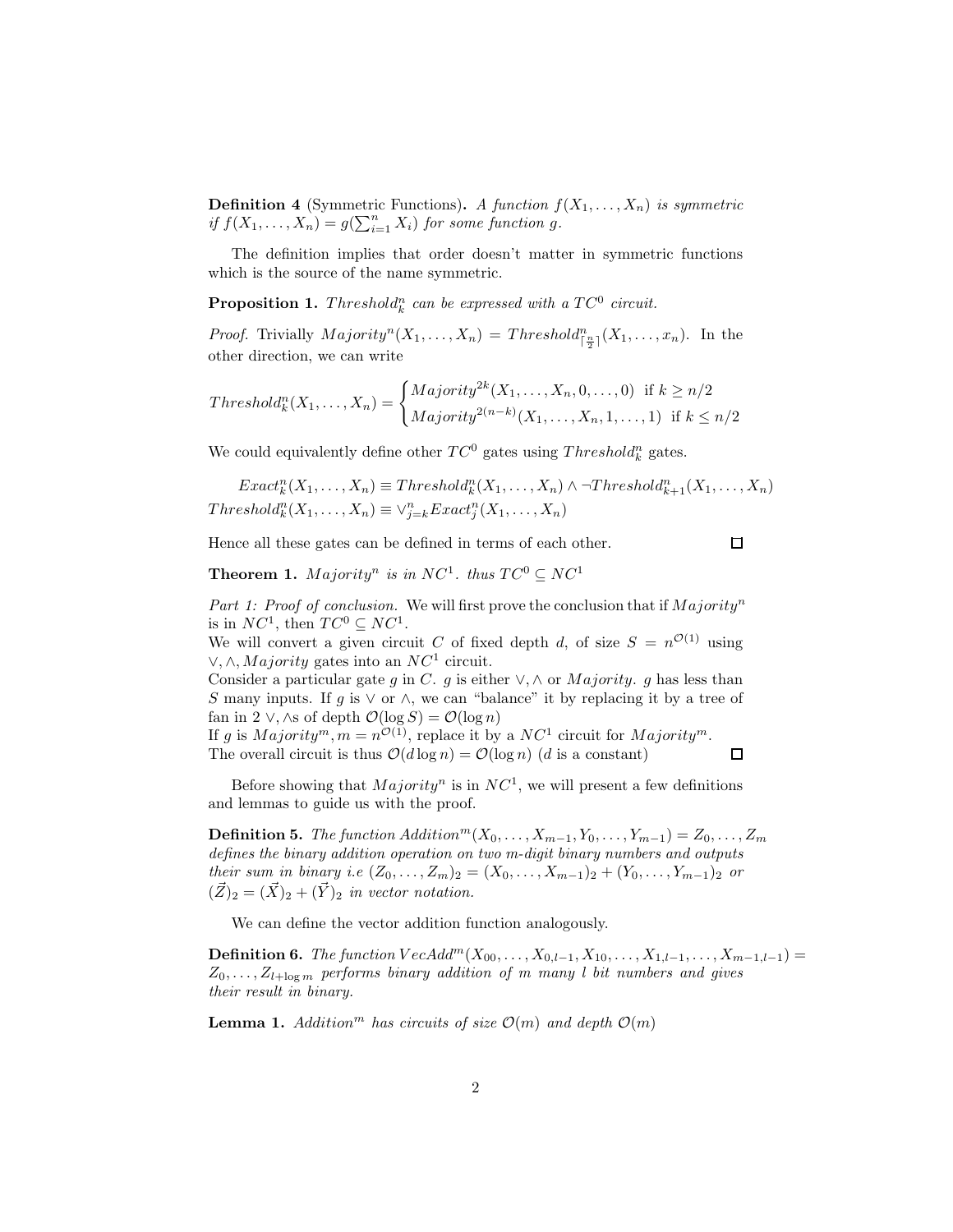Proof. We can make use of Half-Adders ad Full-Adders for building such circuits. Each of these have size  $\mathcal{O}(1)$  and depth  $\mathcal{O}(1)$ . to add we simply build the following circuit.  $\Box$ 

## **Lemma 2.** Addition<sup>m</sup>  $\in AC^0$  (and hence in  $NC^1$ )

Proof. We can modify the circuit of the previous lemma to get a constant depth circuit. The only problem is the carry bit which ripples through the circuit to give linear depth. We can instead get the carry bit at each stage by using a circuit of depth 3 to get to constant depth circuit. This is called carry lookahead. We can define the ith carry bit to be

$$
C_i = \bigvee_{j=0}^i \left( \left( X_j \wedge Y_j \right) \wedge \left( \bigwedge_{k=j+1}^i \left( X_k \vee Y_k \right) \right) \right)
$$

Using the carry bit from this circuit at each stage, we get a circuit for  $Addition^m$ of depth 3. Thus  $Addition^3$  is in  $AC^0$ .  $\Box$ 

## Lemma 3.  $VecAdd^m \in NC^1$

Proof. We use carry save addition [Ofman '62][Wallace '64]

A carry save operation on three numbers  $(\vec{X})_2,(\vec{Y})_2,(\vec{Z})_2$  gives two numbers  $(\vec{U})_2, (\vec{V})_2$  such that  $(\vec{X})_2 + (\vec{Y}_2 + (\vec{Z}))_2 = (\vec{U})_2 + (\vec{V})_2$ . In function form, this is written as

$$
CSA^{m}(X_{0},\ldots,X_{m-1},Y_{0},\ldots,Y_{m-1},Z_{0},\ldots,Z_{m-1})=U_{0}\ldots U_{m-1},V_{0}\ldots V_{m-1}
$$
 (4)

The implementation of the function is as follows.

For an  $NC^1$  circuit for  $VecAdd_l^m$ , we apply carry save addition operations in parallel (in rounds). There are  $\lceil \log_{3/2} m \rceil$  many rounds each of depth  $\mathcal{O}(1)$  and at the end we get two numbers  $(\vec{U})_2$  and  $(\vec{V})_2$  which we can sum using  $AC^0$ circuits.  $\Box$ 

Remark: This suffices to prove that  $Majority^n \in NC^1$  and hence the first part of Theorem 1

 $Majority<sup>n</sup>$  can be expressed using  $VecAdd<sup>n</sup><sub>1</sub>$  as follows

$$
Majority^{n}(X_{1},...,X_{n}) = 1 \leftrightarrow VecAdd_{1}^{n}(X_{1},...,X_{n}) \geq k = n/2
$$
 (5)

For this we define the following functions

$$
Equal^{m}(X_{0},...,X_{m-1},Y_{0},...,Y_{m-1}) \equiv \bigwedge_{i=0}^{m-1} X_{i} = Y_{i}
$$
  
\n
$$
GT^{m}(X_{0},...,X_{m-1},Y_{0},...,Y_{m-1}) \equiv (\vec{X})_{2} > (\vec{Y})_{2}
$$
  
\n
$$
\equiv \bigvee_{i=0}^{m} (X_{i} \wedge \bar{Y}_{i} \wedge (\bigwedge_{j=i+1}^{m-1} (X_{j} \equiv Y_{j})))
$$
  
\n
$$
GE^{m}(\vec{X},\vec{Y}) = Equal^{m}(\vec{X},\vec{Y}) \vee GT^{m}(\vec{X},\vec{Y})
$$
  
\n
$$
Majority^{n}(X_{1},...,X_{n}) = GE^{m}(\vec{a},VecAdd^{n}(X_{1},...,X_{n})) \quad (\vec{a}=\text{constant bits of } n/2)
$$